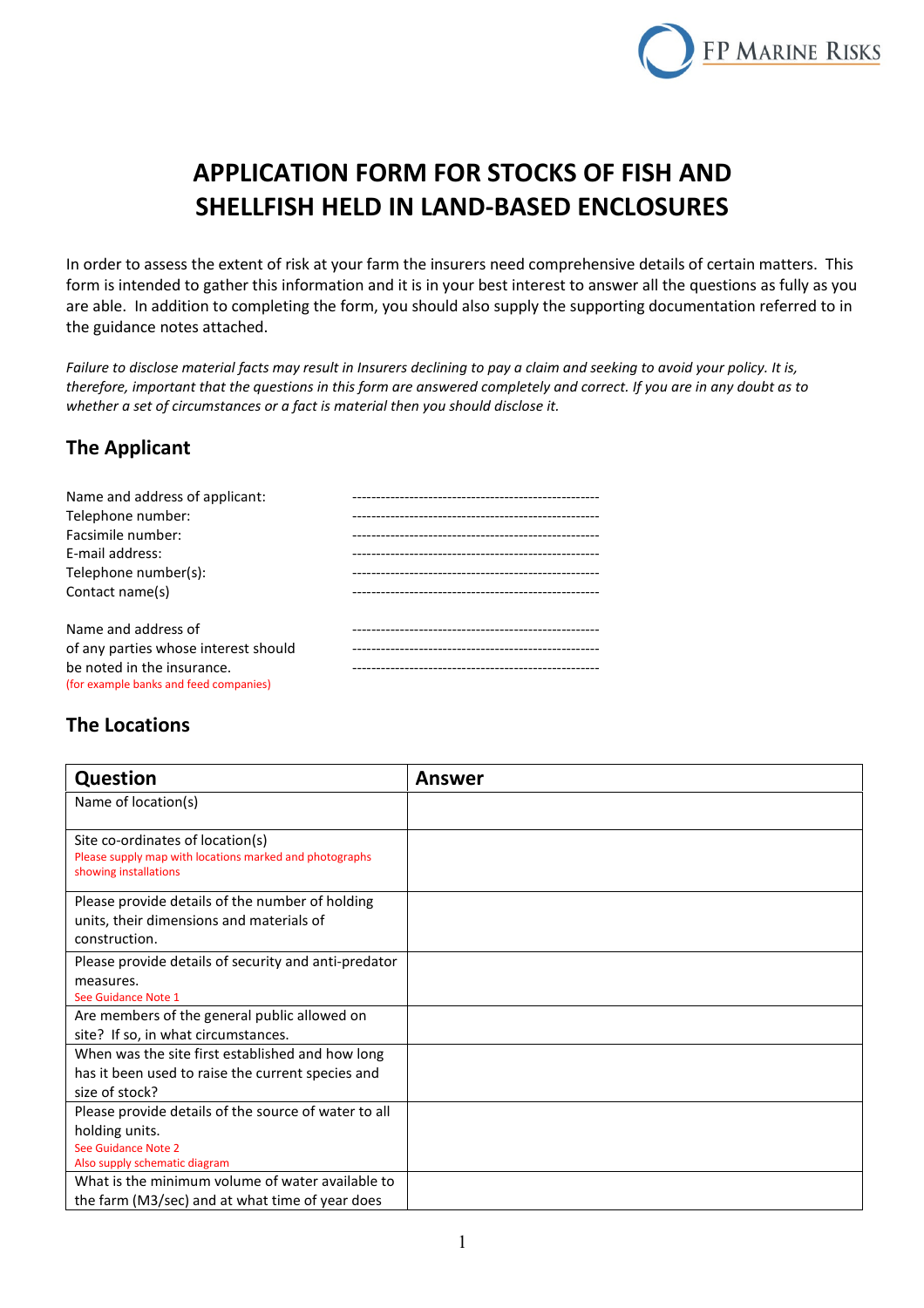

| this occur?                                          |                      |         |         |
|------------------------------------------------------|----------------------|---------|---------|
| What limits this supply?                             |                      |         |         |
| See Guidance Note 3                                  |                      |         |         |
| Please provide full details of any potential sources |                      |         |         |
| of pollution on the watercourse from which you       |                      |         |         |
| take water or within a 4km radius of your site.      |                      |         |         |
| See Guidance Note 4                                  |                      |         |         |
| Please provide full details of these parameters      |                      | Minimum | Maximum |
|                                                      |                      |         |         |
|                                                      | Salinity (%o)        |         |         |
|                                                      |                      |         |         |
|                                                      | pH                   |         |         |
|                                                      |                      |         |         |
|                                                      | Water Temp. (°C)     |         |         |
|                                                      |                      |         |         |
|                                                      | Dissolved Oxygen     |         |         |
|                                                      | concentration (Mg/I) |         |         |
|                                                      |                      |         |         |
| Is your site exposed to flooding or storm surge?     |                      |         |         |
| See Guidance Note 5                                  |                      |         |         |
| Is your site downstream or below any dams or         |                      |         |         |
| reservoirs? If so, please provide full details and   |                      |         |         |
| confirm whether there is any formal contract         |                      |         |         |
| guaranteeing water supply to your site.              |                      |         |         |
| Please provide details of aeration or oxygenation    |                      |         |         |
| systems available to you.                            |                      |         |         |
| See Guidance Note 6                                  |                      |         |         |

## **The Staff**

| Please provide names of the site manager for each<br>site to be insured and provide details of their<br>experience both in aquaculture and at this specific<br>site.<br>Please provide CV for each of the managers. |  |
|---------------------------------------------------------------------------------------------------------------------------------------------------------------------------------------------------------------------|--|
| How many staff are employed at each site?                                                                                                                                                                           |  |
| Is the site permanently attended? If not, what<br>hours are worked and what are the arrangements<br>for night time and weekend supervision?<br>See Guidance Note 7                                                  |  |
| Have you had any dispute or disagreement with<br>any of your current or former employees that<br>might, in your opinion, increase the risk of a<br>malicious act that could affect the stock to be<br>insured?      |  |

## **The Stock**

| Which species of fish or invertebrates do you raise?<br>See Guidance Note 8 |  |
|-----------------------------------------------------------------------------|--|
| State the maximum tonneage that will be held on                             |  |
| each site at any one time during the period to be                           |  |
| insured.                                                                    |  |
| During which month(s) are ova and/or juvenile stock                         |  |
| introduced?                                                                 |  |
| See Guidance Note 9                                                         |  |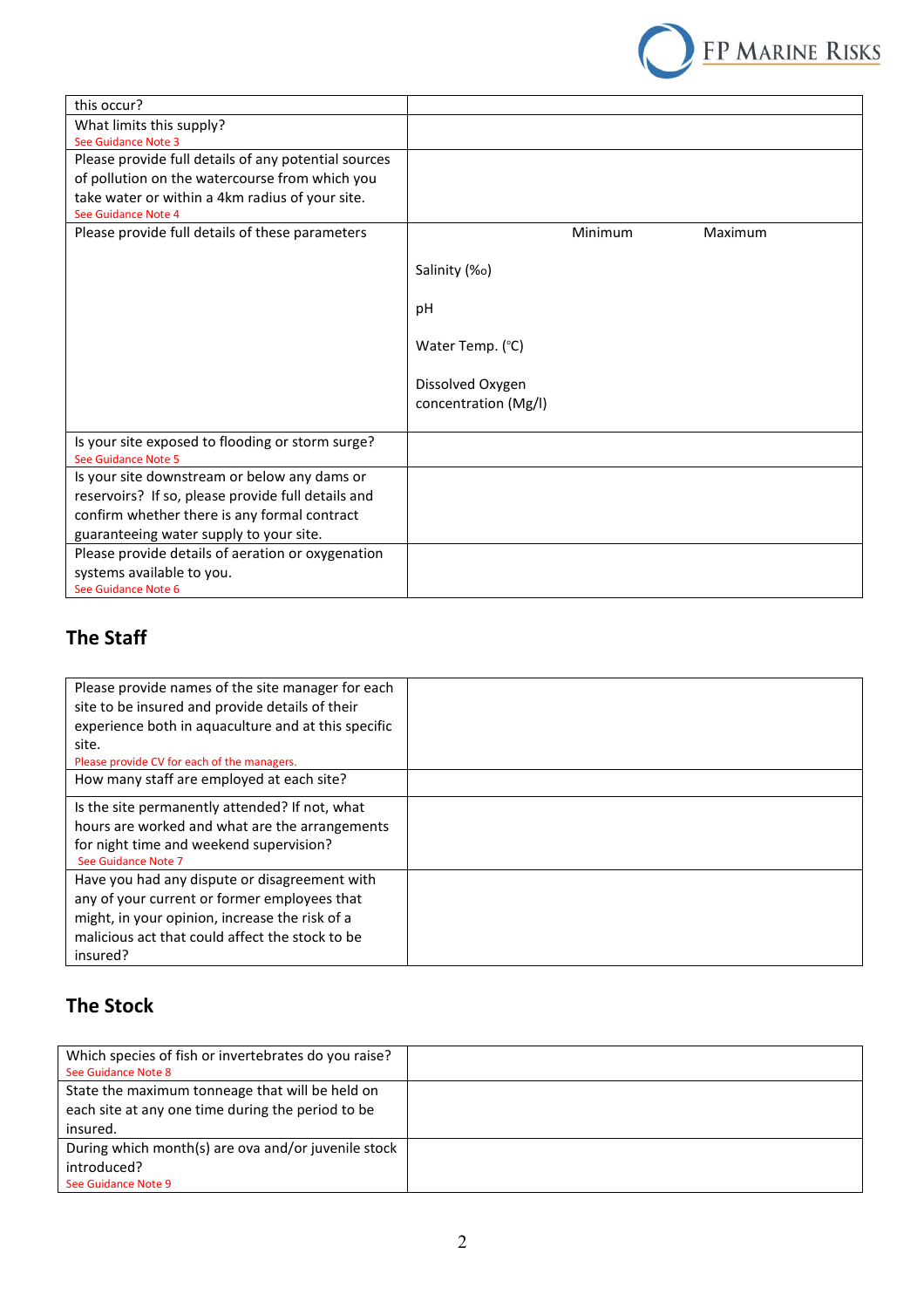

| Which companies normally supply you with your                           |  |
|-------------------------------------------------------------------------|--|
| ova, juveniles or broodstock?                                           |  |
| What health screening and certification do you                          |  |
| receive from these suppliers and do you have any                        |  |
| form of guarantee or legal redress against them in                      |  |
| the event of poor quality stock being delivered?                        |  |
| Please detail the value for which you would like to                     |  |
| insure your stock.                                                      |  |
| See Guidance Note 10. If necessary use a separate sheet of paper        |  |
| or attach a spreadsheet.                                                |  |
| Please briefly explain how the value at risk during                     |  |
| the policy period will vary, taking into account                        |  |
| anticipated growth, "trade" mortalities and                             |  |
| projected harvesting regime.                                            |  |
| Please provide stock projections as detailed in Guidance Note 11        |  |
| Based on the stock projections that you have                            |  |
| prepared, what is the highest anticipated value at                      |  |
| risk during the proposed policy period.<br>See Guidance Note 12         |  |
| What is the maximum anticipated stocking density                        |  |
| $(Kg/M3)$ , when will this occur and for how long is it                 |  |
|                                                                         |  |
| likely to persist?                                                      |  |
| How do you record and check stock numbers and                           |  |
| weights?                                                                |  |
| Which stock control computer programme do you                           |  |
| use and how often are fish sampled as a check?                          |  |
| Please provide a specimen stock records sheet and computer<br>printout. |  |
|                                                                         |  |

## **Stock health and husbandry**

| If you do not use commercially produced pellet          |  |
|---------------------------------------------------------|--|
| feed, please provide details of the feed that you use.  |  |
| What is the average anticipated trade mortality         |  |
| percentage from intake to sale?                         |  |
| What are the usual causes of these mortalities and      |  |
| at what point in the production cycle do they occur?    |  |
| Please provide details of routine screening and         |  |
| health sampling that you carry out, both "in house"     |  |
| and by sending samples to third parties.                |  |
| What laboratory facilities do you have on site?         |  |
| Provide details of independent consultants,             |  |
| veterinary surgeons and fish health laboratories that   |  |
| you use and the frequency of their visits/use.          |  |
| Do wild fish live upstream of your site? If so, are any |  |
| of these migratory species?                             |  |
| Please provide details of the diseases against which    |  |
| your stock is vaccinated, vaccination method and        |  |
| vaccines used.                                          |  |
| See Guidance Note 13                                    |  |
| Please list diseases that have been recorded at each    |  |
| site to be insured over the past five years and also    |  |
| detail diseases that you suspect may have been          |  |
| present without formal diagnosis.                       |  |
| Please provide details of diseases which you know       |  |
| or suspect to have occurred on other aquaculture        |  |
| operations within the last five years within a 25km     |  |
| radius of your site(s).                                 |  |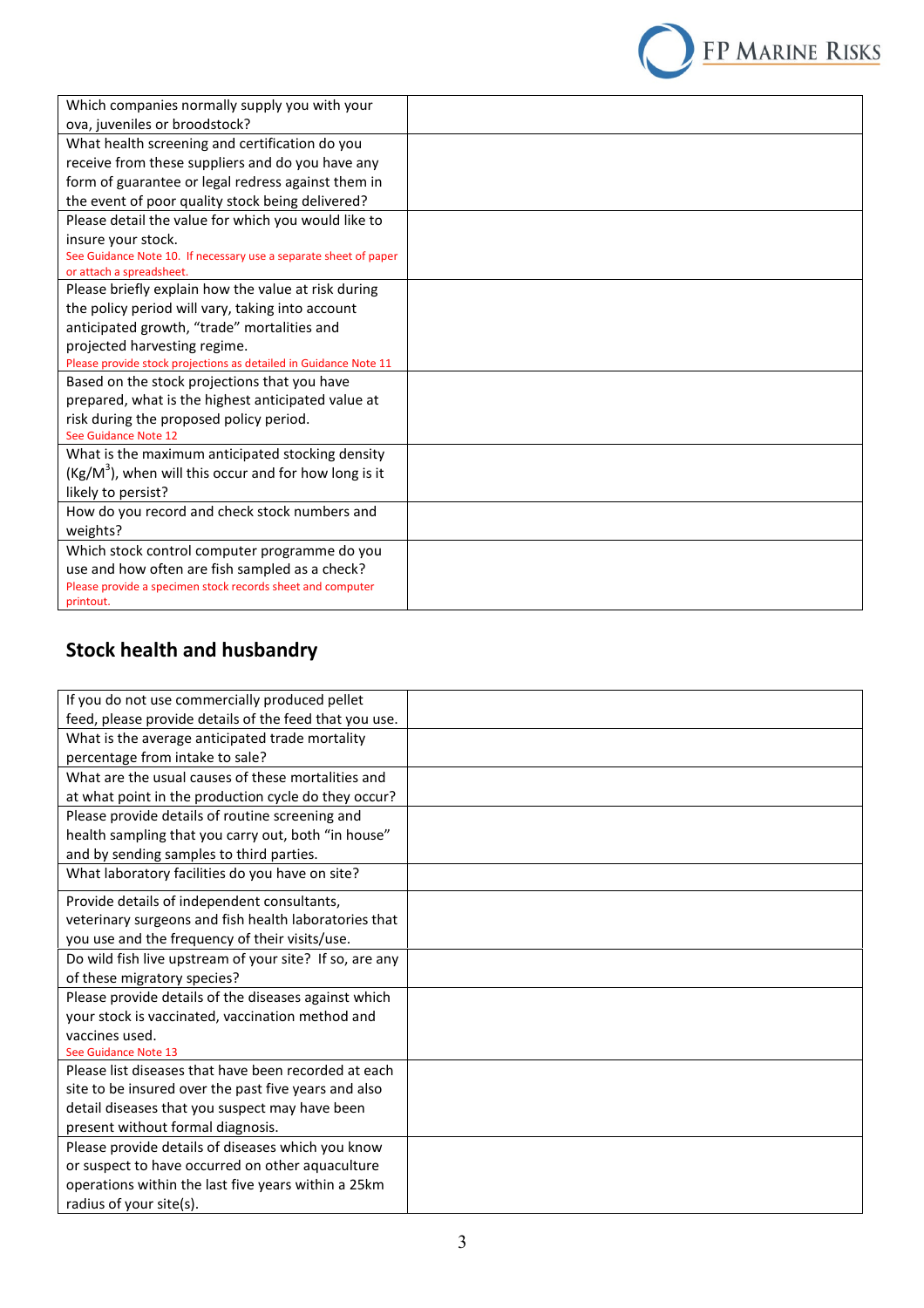What bio-security and husbandry measures do you implement at your site(s) to reduce disease exposure? See Guidance Note 14



## **Engineering aspects**

| Please provide full details of your alarm                           | Water level, flow and pump activity.   |
|---------------------------------------------------------------------|----------------------------------------|
| system including the way in which the                               |                                        |
| various parameters listed are monitored.                            |                                        |
|                                                                     | Dissolved Oxygen Concentration.        |
|                                                                     |                                        |
|                                                                     |                                        |
|                                                                     |                                        |
|                                                                     | Electricity supply/generator function. |
|                                                                     |                                        |
|                                                                     |                                        |
|                                                                     | Water temperature                      |
|                                                                     |                                        |
|                                                                     |                                        |
| If available, please supply a copy of the full alarm                | Any other parameters.                  |
| specification.                                                      |                                        |
|                                                                     |                                        |
| How does the alarm alert you to a problem,                          |                                        |
| particularly outside working hours?                                 |                                        |
| When was your alarm installed and by                                |                                        |
| whom?                                                               |                                        |
| How often is it tested and serviced and by                          |                                        |
| whom? Is there a maintenance contract                               |                                        |
| with this company?                                                  |                                        |
| How many separate supply pipes/channels                             |                                        |
| are there from the water source to the                              |                                        |
| farm?                                                               |                                        |
|                                                                     |                                        |
| Please describe how the power is supplied to                        |                                        |
| the site(s). If through overhead lines, please                      |                                        |
| describe the approximate length of these                            |                                        |
| lines.                                                              |                                        |
| If your farm is gravity fed, please answer n/a to this              |                                        |
| question.<br>What standby systems are available in event            |                                        |
|                                                                     |                                        |
| of pump failure and/or loss of mains                                |                                        |
| electricity supply?                                                 |                                        |
| If your farm is gravity fed, please answer n/a to this<br>question. |                                        |
| Are your generators automatically activated                         |                                        |
| by mains power failure or do they have to be                        |                                        |
| started manually?                                                   |                                        |
| If your farm is gravity fed, please answer n/a to this              |                                        |
| question.                                                           |                                        |
| How often are your generators tested?                               |                                        |
| Are they run under load during testing and is                       |                                        |
| a test log kept?                                                    |                                        |
| If your farm is gravity fed, please answer n/a to this              |                                        |
| question.                                                           |                                        |
| What design features and other measures                             |                                        |
| are utilised to prevent blockage of the water                       |                                        |
| source, inlet screens, pipes and valves?                            |                                        |
| How many pumps are utilised, which                                  |                                        |
| sections of the farm do they supply and what                        |                                        |
| is their individual capacity?                                       |                                        |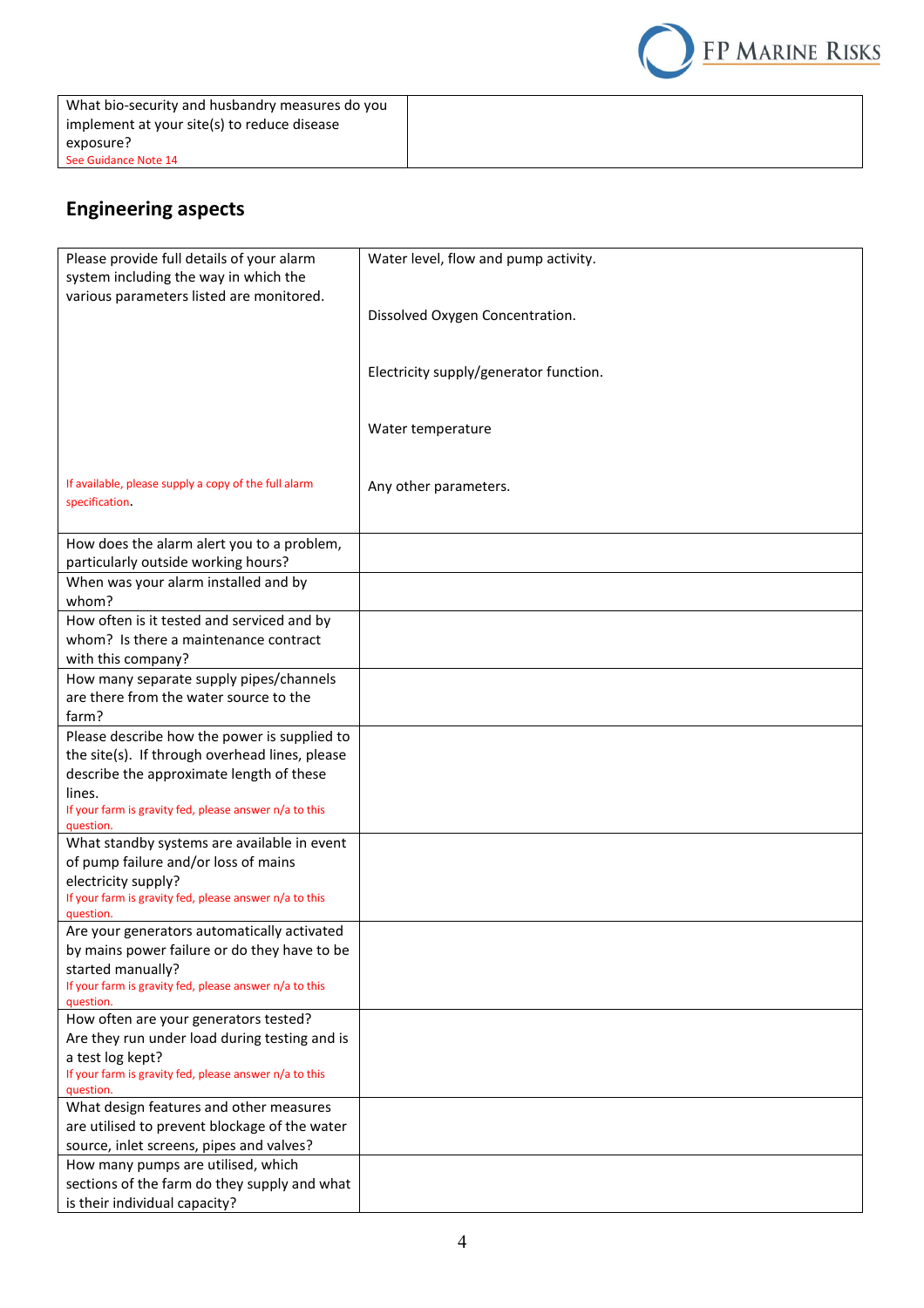

| If your farm is gravity fed, please answer n/a to this |  |
|--------------------------------------------------------|--|
| question.                                              |  |
| Do you rely on all these pumps for normal              |  |
| operation? If not, what is the inbuilt                 |  |
| overcapacity of the system?                            |  |
| If your farm is gravity fed, please answer n/a to this |  |
| question.                                              |  |
| How long would it take you to replace a                |  |
| pump outside working hours and is your                 |  |
| staff able to do this?                                 |  |
|                                                        |  |
| Do you carry an adequate stock of spares for           |  |
| pumps and other essential machinery?                   |  |
| If your farm is gravity fed, please answer n/a to this |  |
| question.                                              |  |
| Please provide details of further life support         |  |
| systems or strategies that are available to            |  |
| you in an emergency.                                   |  |
| See Guidance Note 15                                   |  |
|                                                        |  |

## **Insurance Details and requirements**

Please indicate which of the listed perils you wish to obtain cover against:

| Pollution                                                                                                                                                             | Yes/No |
|-----------------------------------------------------------------------------------------------------------------------------------------------------------------------|--------|
| Malicious acts (including malicious acts of environmental or<br>animal rights groups), theft, predators                                                               | Yes/No |
| Flood, tsunami                                                                                                                                                        | Yes/No |
| Storm damage, subsidence, landslip, structural failure,<br>breakage or blockage of any part of the water supply system                                                | Yes/No |
| Drought, fire, lightning, explosion, earthquake                                                                                                                       | Yes/No |
| Freezing, frost damage                                                                                                                                                | Yes/No |
| Mechanical or electrical breakdown or accidental damage to<br>machinery and other installations, failure or interruption of<br>the electricity supply, electrocution  | Yes/No |
| Deoxygenation due to vegetation, competing biological<br>activity or high water temperature                                                                           | Yes/No |
| Any other change in concentration of the normal chemical<br>constituents of the water, including supersaturation with<br>dissolved gases and change in pH or salinity | Yes/No |
| <b>Disease</b>                                                                                                                                                        | Yes/No |

**If you wish insurers to provide terms separately for certain perils then please mark the perils concerned and write "quote separately" next to them.**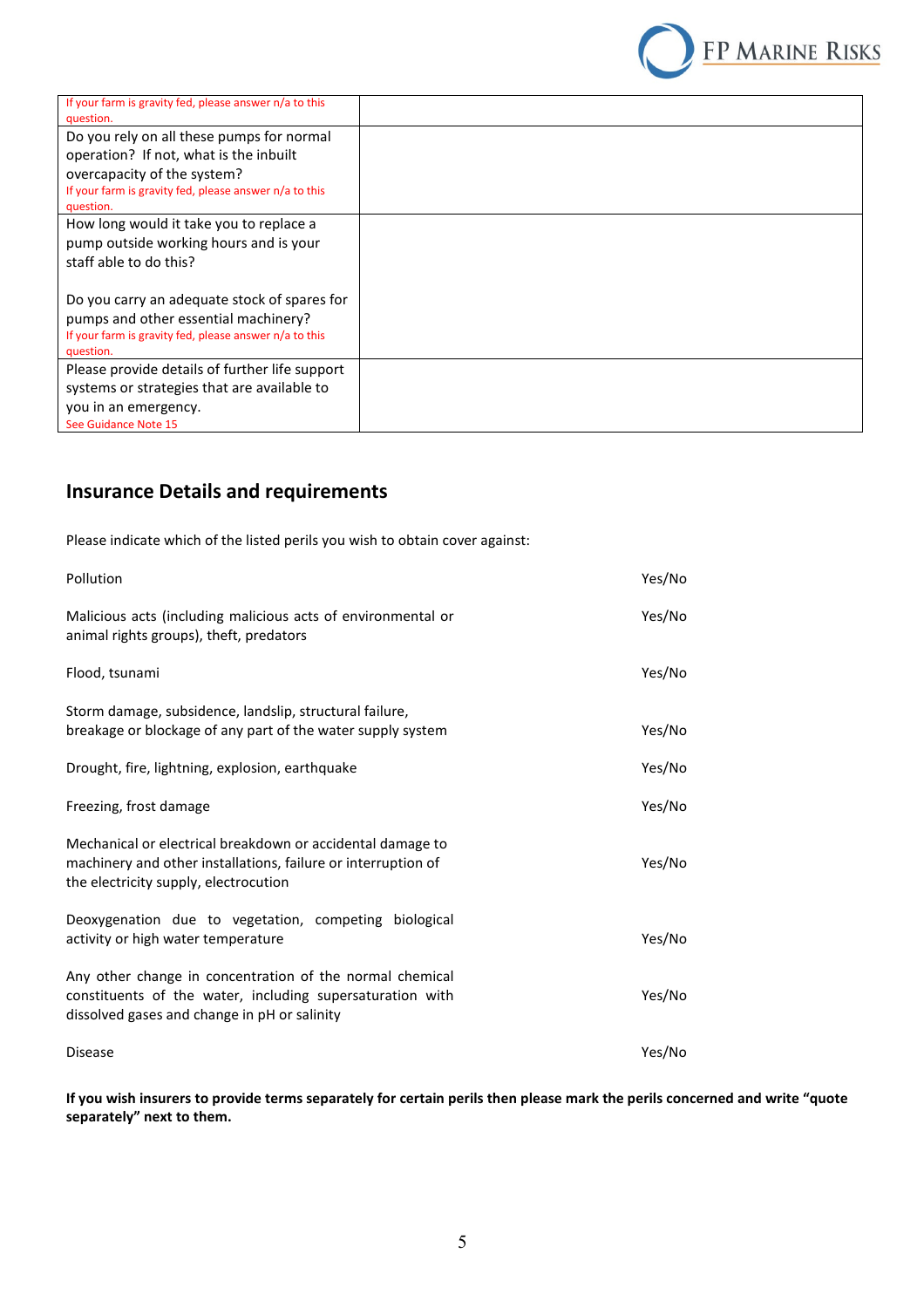

| Name your current stock mortality insurers      |  |
|-------------------------------------------------|--|
| and policy expiry date. Please provide          |  |
| details of coverage.                            |  |
| Has any insurer declined, cancelled, refused    |  |
| to renew or imposed restrictive terms on        |  |
| any stock mortality insurance you have          |  |
| arranged or applied for? If so, please          |  |
| provide details.                                |  |
| Please provide full details of all stock        |  |
| mortalities or losses other than normal trade   |  |
| losses during the past five years even if these |  |
| did not result in an insurance claim. Please    |  |
| use a separate sheet of paper to provide full   |  |
| details if necessary.                           |  |
| See Guidance Note 16                            |  |
| In your opinion, are there any material facts   |  |
| which might render the insurance of your        |  |
| stock a greater or lesser risk than would       |  |
| otherwise be the case?                          |  |
| See Guidance Note 16                            |  |

#### **DECLARATION** (to be signed by the applicant)

**Signing this form does not commit the applicant or the Insurers to complete the insurance contract. However, in the event that an insurance contract is completed, this form shall be the basis of the contract.**

I declare that, to the best of my knowledge and belief the statements contained in this application form are true to the best of my knowledge and belief. I understand that any false statement or material fact not disclosed may prejudice my right to indemnity under the insurance for which I am now applying.

I further declare that, to the best of my knowledge and belief, my stock are free from physical disability and in sound health and that all equipment, machinery and protective systems necessary for the containment and continuing survival of the stock are also in good condition.

Signed: ……………………………………………………………………. Date: ………………………

Please return this application form to your usual FP Marine Risks broker, or to info@fp-marine.com or fax to +44 (0) 207 397 4921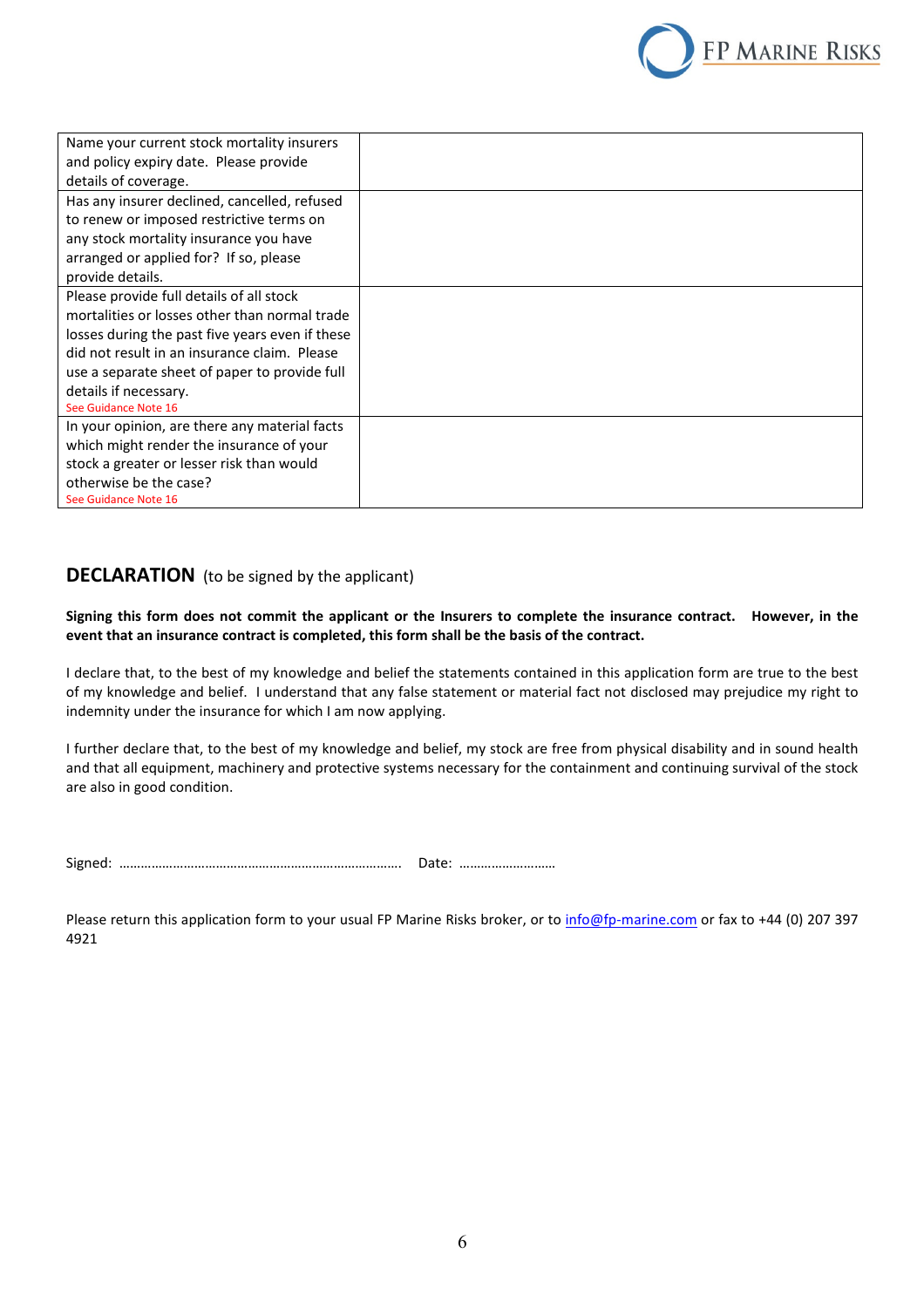

#### **GUIDANCE NOTES**

- 1. Security measures which should be mentioned include fencing, gates, netting, guard dogs, intruder alarms, CCTV, 24 hour site attendance and any other measures which will reduce the likelihood of loss by predation, theft or malicious intruders.
- 2. The insurers wish to see how vulnerable the system is to an interruption in part of the water supply. A flow diagram showing any alternative water sources is therefore helpful. The location of water intake, pumps, any water treatment, oxygenation, filtration or other treatment should be shown. If there are entirely separate supply sources (for example main water supply from river and hatchery supplied from spring) then this should be mentioned.
- 3. At some sites the availability of water may be limited by pump capacity or size of pipeline, in others it may be the volume of water in a river at times of drought or in others it may be licensed extraction volume. Please explain what controls or limits supply to your site(s).
- 4. Any possible source of pollutant or toxin that could endanger the stock should be mentioned. Such sources should include, but are not limited to, the following things:

villages or towns (mention them by name and approximate population), agriculture, aquaculture or forestry operations, abattoirs or food processing facilities, manufacturing installations, sewage works, septic tanks or other water treatment facilities, quarries, mines or other sources of suspended solids, petrochemical plants or holding tanks.

- 5. If you believe that there is any possibility of your site being exposed to flood or storm surge you should provide details, including the likely frequency and any measures that you have taken to prevent or minimise impact, such as protective structures, raised tanks etc..
- 6. The purpose of this question is to ascertain the extent to which your system relies on supplementary aeration or Oxygen injection. Please explain whether any such systems are intended for routine use or emergency use only and also provide details of any inbuilt overcapacity that will enable you to continue to operate in the event of water and/or power supply failure.
- 7. Please explain whether there is a duty rota with some form of "dial-out" alarm to the duty manager and how close the relevant manager(s) live to the site in question.
- 8. If more than one species is raised, please provide details of the split between the various species.
- 9. Please provide full details of the stock that you are likely to introduce to the site(s) during the policy year including month, stock number and description (species and size). This information should correspond with the monthly projections of stock numbers and values that you will also be asked to supply.
- 10. The information that you provide in response to this question is critical as it will determine the premium that you pay and the amount of indemnity that you will receive in the event of a claim. The basis of the policy is indemnity i.e. the insurers wish to place you in the same position that you would have been in had the loss event not happened. They will not pay for consequential loss or loss of profit. The basis of valuation should therefore reflect production cost of stock until such time as it reaches marketable size and after this, the reasonable anticipated market value, less any costs of harvesting, processing and transportation to market (these costs will, obviously, not be incurred if the stock dies on site). The insurers are not obliged to accept your proposed figures if they believe them to be too high and the policy does entitle the insurers to replace fish in the event of a claim (rather than making a financial payment) if this can be achieved at a lower cost than your chosen basis of indemnity. It is therefore in your interest to be as accurate as possible.

How you value your stock for insurance should be adapted to how you keep your records and the sizes at which you carry out stock control checks. This will vary from farm to farm but, in principle, the stock that you are likely to have